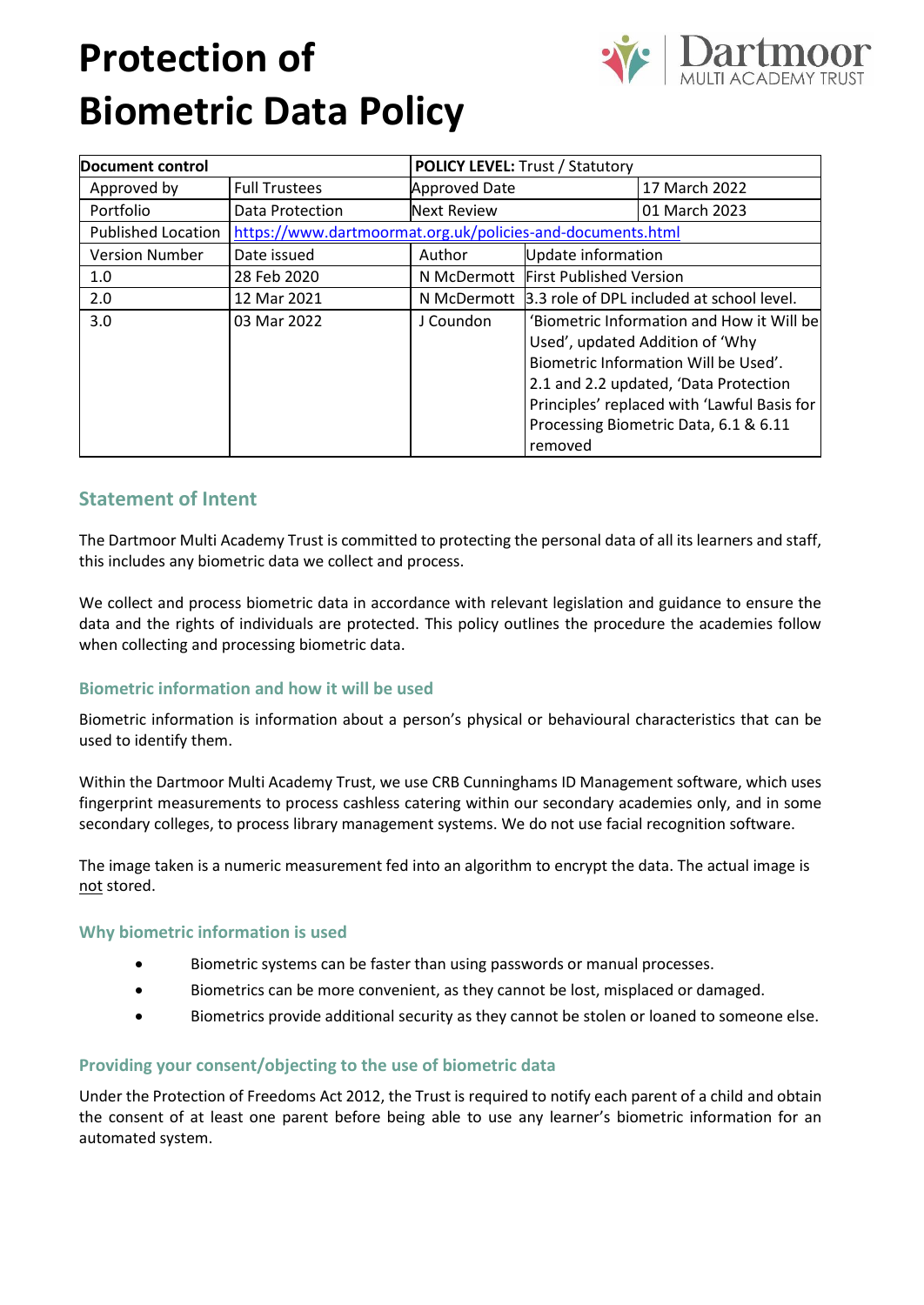

# **Legal framework**

This policy has due regard to all relevant legislation and guidance including, but not limited to, the following:

- Protection of Freedoms Act 2012
- Data Protection Act 2018
- General Data Protection Regulation (GDPR)
- DfE (2018) 'Protection of biometric information of children in schools and colleges'

This policy operates in conjunction with the following Trust policies:

- Data Protection Policy
- Records Management Policy

# **Definitions**

#### **Biometric Data**

Personal information about an individual's physical or behavioural characteristics that can be used to identify that person, including their fingerprints, facial shape, retina and iris patterns, and hand measurements. Within the Dartmoor Multi Academy Trust, we use fingerprints only.

Where biometric data is used for identification purposes, it is considered special category data as defined by the General Data Protection Regulations (GDPR) and Data Protection Act 2018 (DPA).

Dartmoor Multi Academy Trust is registered with the ICO as a data controller and complies with data protection legislation and principles. The school will only use biometric data collected lawfully and with appropriate care.

The Protection of Freedoms Act 2012 includes provisions which relate to the use of biometric data in schools, when it is used as part of an automated biometric recognition system.

These provisions are in addition to the requirements of the Data Protection Act 2018 and are laid out in sections 26 to 28 of the Protection of Freedoms Act 2012.

As the data controller, the school is responsible for being able to demonstrate its compliance with these additional provisions, as outlined above.

#### **Automated biometric recognition system**

A system which measures an individual's physical or behavioural characteristics by using equipment that operates 'automatically' (i.e. electronically).

Information from the individual is automatically compared with biometric information stored in the system to see if there is a match to recognise or identify the individual. To be recognised, an individual must have been previously subject to "enrolment".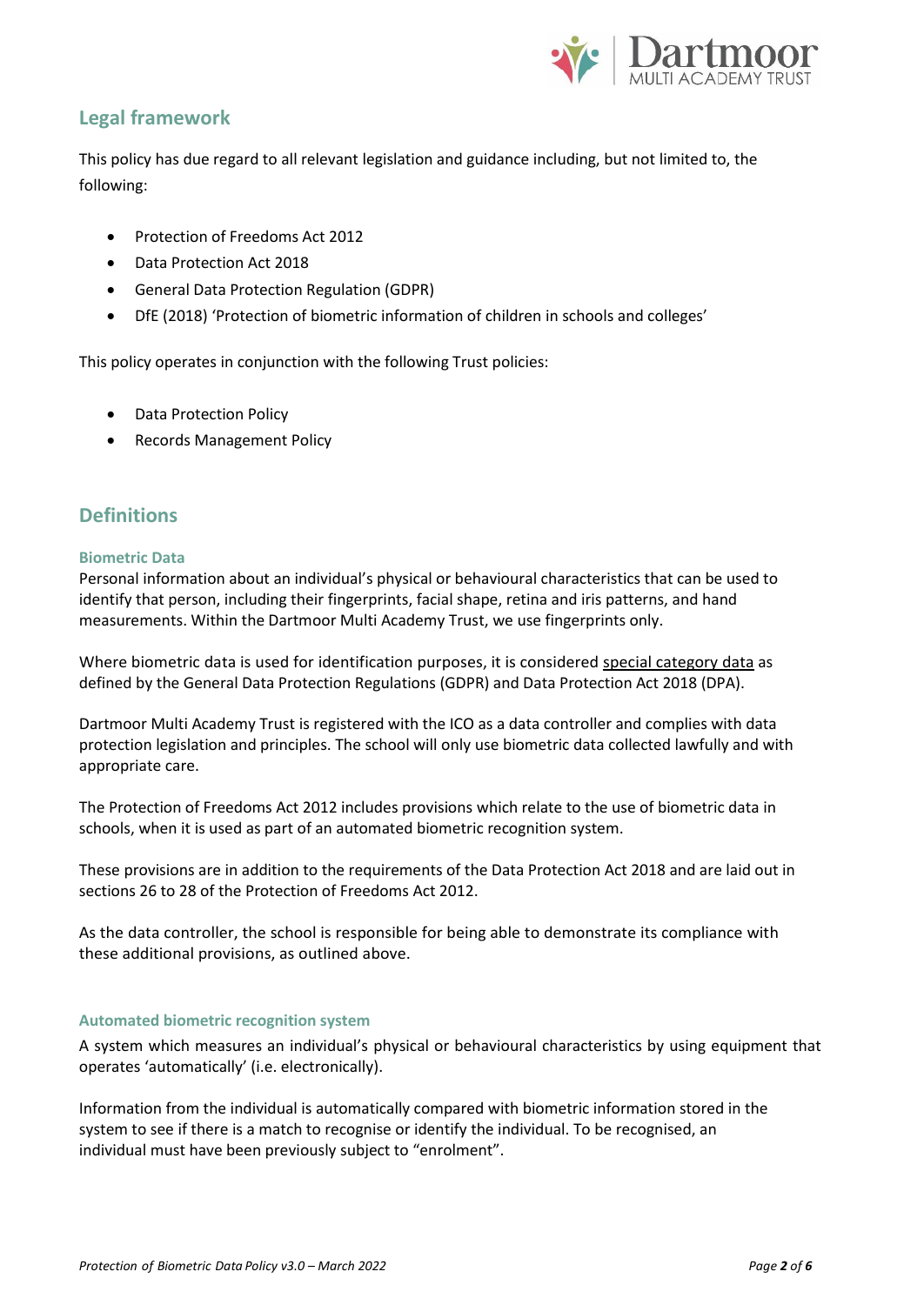

This is the process where samples of biometric data, such as fingerprints, are captured from an individual and stored to allow comparison in the future.

#### **Processing biometric data**

Processing biometric data includes obtaining, recording, or holding the data or carrying out any operation on the data including disclosing it, deleting it, organising it or altering it. An automated biometric recognition system processes data when:

- Recording learners' biometric data, e.g., taking measurements from a fingerprint via a fingerprint scanner.
- Storing learners' biometric information on a database.
- Using learners' biometric data as part of an electronic process, e.g. by comparing it with biometric information stored on a database to identify or recognise learners.

#### **Special category data**

Personal data which the GDPR says is more sensitive, and so needs more protection. Where biometric data is used for identification purposes, it is considered special category data.

## **Roles and Responsibilities**

The Principal of each school is responsible for ensuring the provisions in this policy are implemented consistently.

The Data Protection Lead (DPL) in each school of DMAT is responsible for:

• Monitoring the school's compliance with data protection legislation in relation to the use of biometric data.

The Trust's Data Protection Officer

- Advising on when it is necessary to undertake a data protection impact assessment (DPIA) in relation to the academy's biometric system(s).
- Being the first point of contact for the ICO and for individuals whose data is processed by the academy and connected third parties.
- Processed lawfully, fairly and in a transparent manner.
- Only collected for specified, explicit and legitimate purposes, and not further processed in a manner that is incompatible with those purposes.
- Adequate, relevant, and limited to what is necessary in relation to the purposes for which they are processed.
- Accurate and, where necessary, kept up-to-date, and that reasonable steps are taken to ensure inaccurate information is rectified or erased.

# **Lawful Basis for Processing Biometric Data**

Biometric data is classified as Special Category data under the GDPR and DPA. A lawful basis for processing under Article 9 of GDPR must be identified.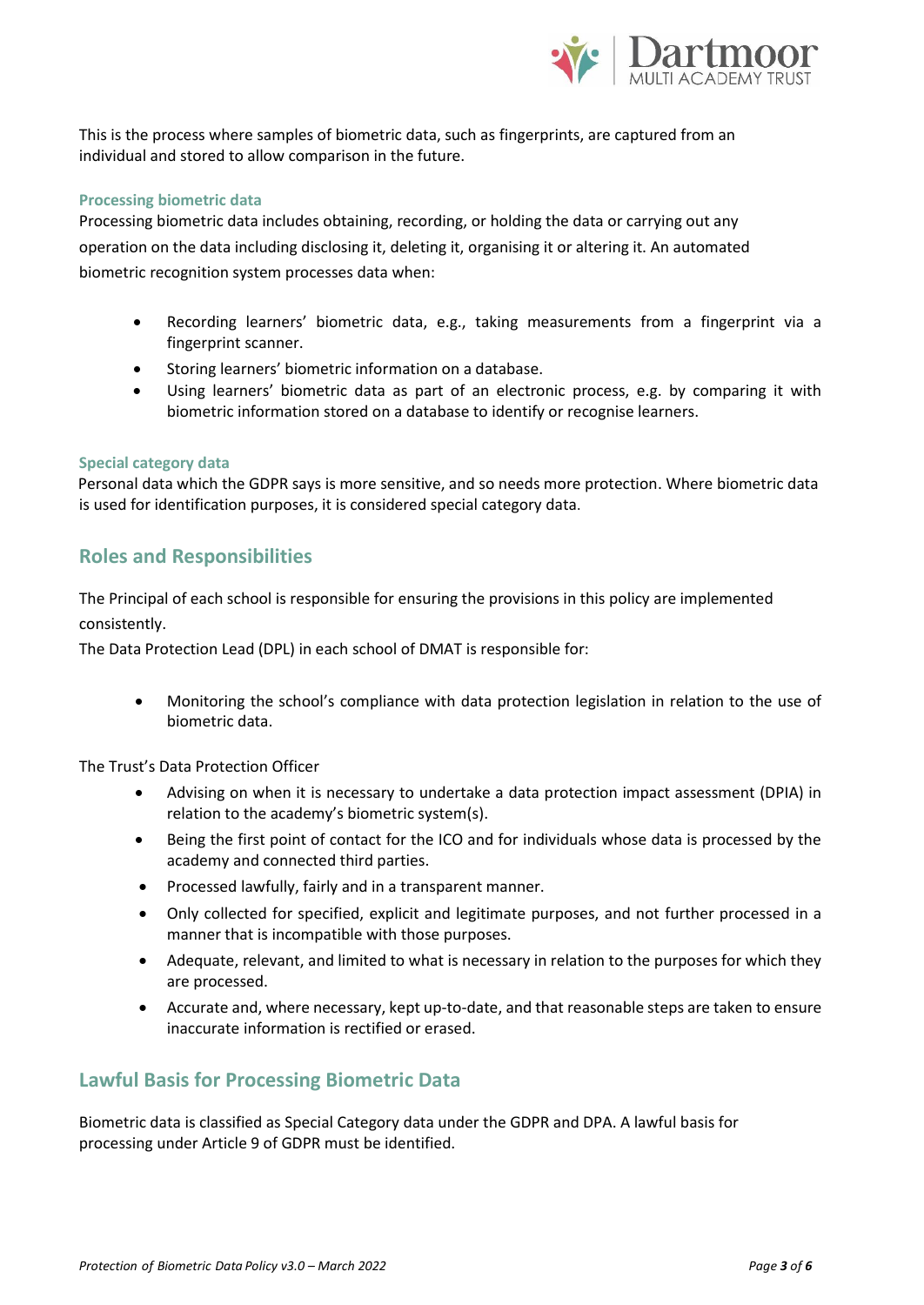

For the purposes of biometrics, the lawful basis is Article 9(2)(a) Explicit Consent.

The consent requirements for biometric information are imposed by section 26 of the Protection of Freedoms Act 2012.

The written consent of at least one parent must be obtained before the data is taken from the child and used (i.e. 'processed'). This applies to all pupils in schools and colleges under the age of 18. In no circumstances will a child's biometric data be processed without written consent.

# **Data Protection Impact Assessments (DPIAs)**

Prior to processing biometric data or implementing a system that involves processing biometric data, a DPIA will be carried out. A DPIA has been completed for CRB Cunninghams ID Management.

The DPO will oversee and monitor the process of carrying out the DPIA.

The DPIA will:

- Describe the nature, scope, context and purposes of the processing.
- Assess necessity, proportionality and compliance measures.
- Identify and assess risks to individuals.
- Identify any additional measures to mitigate those risks.

When assessing levels of risk, the likelihood and the severity of any impact on individuals will be considered. No high risks have been identified for CRB Cunninghams ID Management.

If a high risk is identified that cannot be mitigated, the DPO will consult the ICO before the processing of the biometric data begins. The ICO will provide the DPO with a written response (within eight weeks or 14 weeks

in complex cases) advising whether the risks are acceptable, or whether the academy needs to take further action. In some cases, the ICO may advise the academy to not carry out the processing. The academy will adhere to any advice from the ICO.

## **Notification and Consent**

Prior to processing a learner's biometric data, the academy will send the parents/ carers a consent form or collect this consent via secure online systems.

Consent will be sought from at least one parent of the learner before the academy collects or uses a learner's biometric data.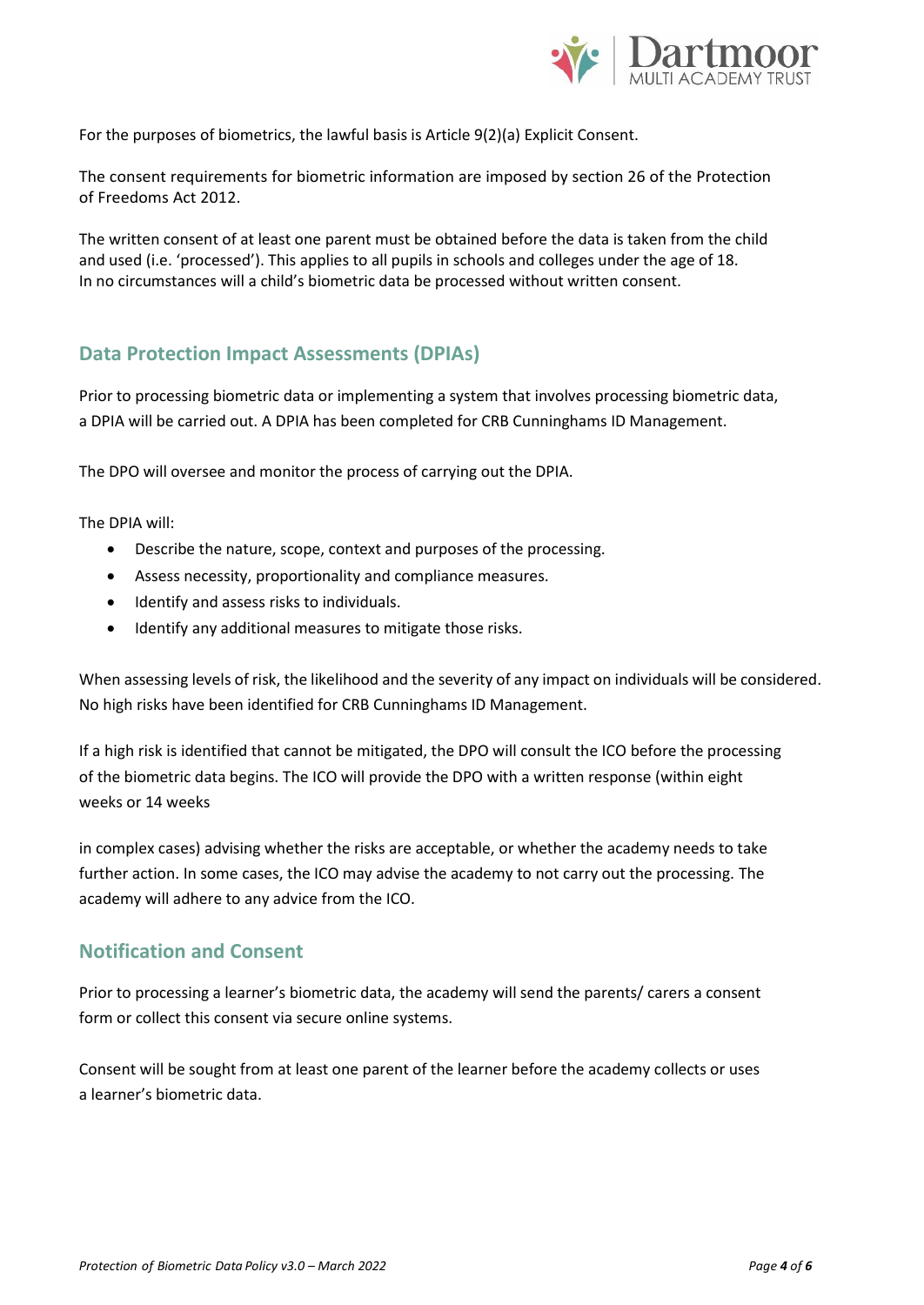

Information provided to parents /carers will include information regarding the following:

- How the data will be used
- The parent's and the child's right to refuse or withdraw their consent
- The academy's duty to provide reasonable alternative arrangements for those learners whose information cannot be processed

The academy will not process the biometric data of a learner under the age of 18 in the following circumstances:

- The learner (verbally or non-verbally) objects or refuses to participate in the processing of their biometric data
- No parent or carer has consented in writing to the processing
- A parent has objected in writing to such processing, even if another parent has given written consent

Parents and learners can object to participation in the academy's biometric system(s) or withdraw their consent at any time. Where this happens, any biometric data relating to the learner that has already been captured will be deleted.

If a learner objects or refuses to participate, or to continue to participate, in activities that involve the processing of their biometric data, the academy will ensure that the learner's biometric data is not taken or used as part of a biometric recognition system, irrespective of any consent given by the learner's parent(s).

Learners will be informed that they can object or refuse to allow their biometric data to be collected and used via the consent information.

Where staff members or other adults use the academy's biometric system(s), consent will be obtained from them before they use the system.

Staff and other adults can object to taking part in the academy's biometric system(s) and can withdraw their consent at any time. Where this happens, any biometric data relating to the individual that has already been captured will be deleted.

## **Alternative Arrangements**

Learners and staff have the right to not take part in the academy's biometric system.

Where an individual objects to taking part in the academy's biometric system(s), reasonable alternative arrangements will be provided that allow the individual to access the relevant service, e.g., where a biometric system uses fingerprints to pay for school meals, the person will be able to use a 4-digit PIN instead or by name lookup.